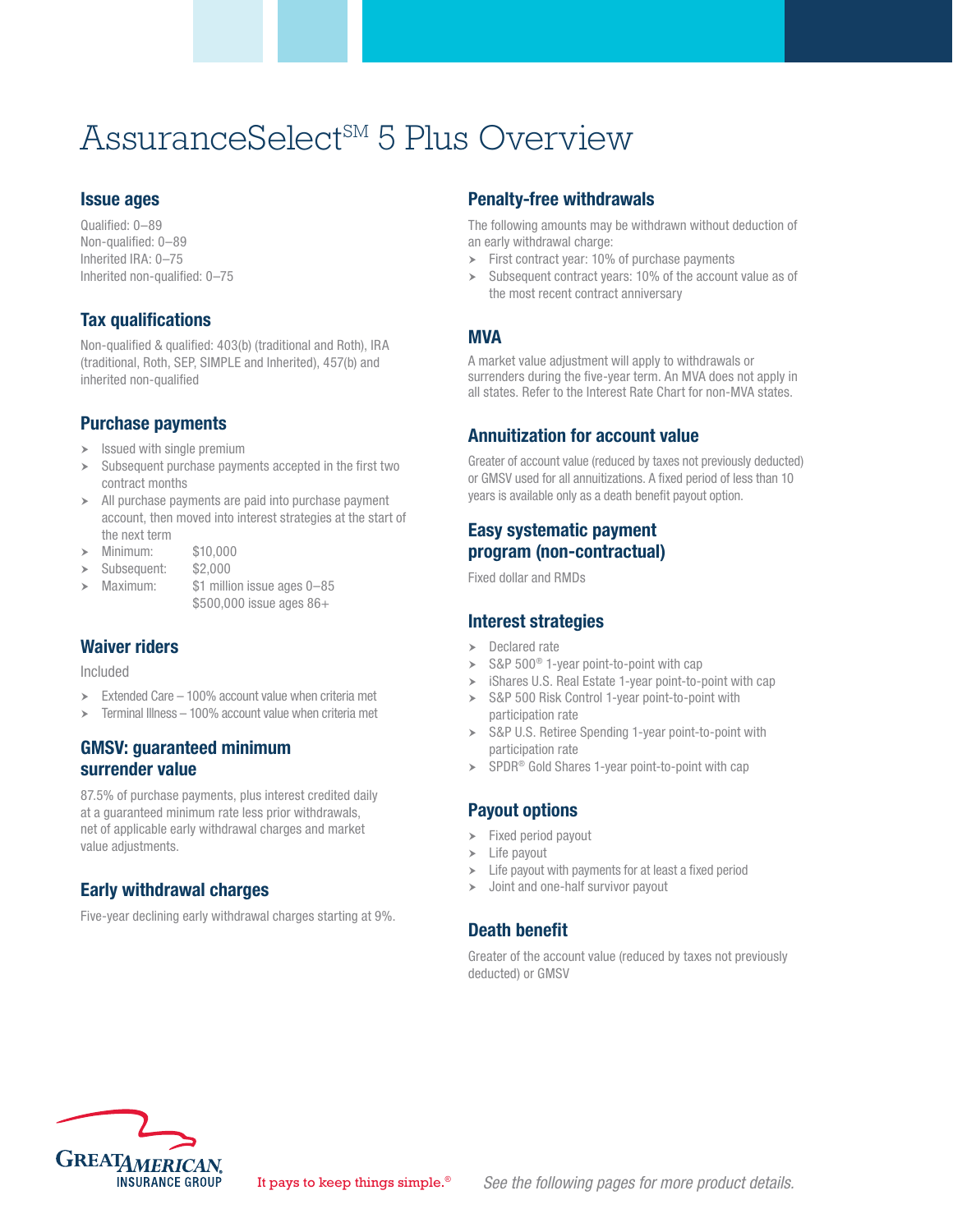| <b>Issue ages</b>                        | 0-89 (qualified); 0-89 (non-qualified); 0-75 (inherited IRA); 0-75 (inherited non-qualified)<br>Issue age is the owner's age at last birthday. For joint owners, the oldest age will be used as the issue age. If the owner<br>is a non-natural person, the age of the eldest annuitant will be treated as the age of the owner for all purposes under<br>this contract.                                                                                                                                                                                                                                                                                                                                                                                                                                           |    |    |    |                |    |       |  |  |  |
|------------------------------------------|--------------------------------------------------------------------------------------------------------------------------------------------------------------------------------------------------------------------------------------------------------------------------------------------------------------------------------------------------------------------------------------------------------------------------------------------------------------------------------------------------------------------------------------------------------------------------------------------------------------------------------------------------------------------------------------------------------------------------------------------------------------------------------------------------------------------|----|----|----|----------------|----|-------|--|--|--|
|                                          | In Texas, contracts can only be issued up to age 85.                                                                                                                                                                                                                                                                                                                                                                                                                                                                                                                                                                                                                                                                                                                                                               |    |    |    |                |    |       |  |  |  |
| <b>Purchase</b><br>payments              | This product accepts purchase payments during the first two contract months. Terms begin only on the 6th and 20th<br>of each month. Purchase payments are held in the purchase payment account and moved to the strategies at the<br>beginning of the next term. Additional purchase payments may have their own interest strategy terms.                                                                                                                                                                                                                                                                                                                                                                                                                                                                          |    |    |    |                |    |       |  |  |  |
|                                          | Minimum: Initial purchase payment: \$10,000; additional purchase payments: \$2,000<br>Maximum: \$1 million for ages 0-85; \$500,000 for ages 86+                                                                                                                                                                                                                                                                                                                                                                                                                                                                                                                                                                                                                                                                   |    |    |    |                |    |       |  |  |  |
|                                          | Maximums apply to the total purchase payments made to all annuities from the companies of Great American Insurance<br>Group with the same owners or the same annuitants.                                                                                                                                                                                                                                                                                                                                                                                                                                                                                                                                                                                                                                           |    |    |    |                |    |       |  |  |  |
| <b>Tax qualifications</b>                | Non-qualified and qualified: 403(b) (traditional and Roth), IRA (traditional, Roth, SEP, SIMPLE and inherited), 457(b) and<br>inherited non-qualified                                                                                                                                                                                                                                                                                                                                                                                                                                                                                                                                                                                                                                                              |    |    |    |                |    |       |  |  |  |
| <b>Early withdrawal</b>                  | An early withdrawal charge is applied to full surrenders and withdrawals.                                                                                                                                                                                                                                                                                                                                                                                                                                                                                                                                                                                                                                                                                                                                          |    |    |    |                |    |       |  |  |  |
| charge                                   | <b>Contract year</b>                                                                                                                                                                                                                                                                                                                                                                                                                                                                                                                                                                                                                                                                                                                                                                                               | 1  | 2  | 3  | $\overline{4}$ | 5  | $6+$  |  |  |  |
|                                          | <b>Early withdrawal charge</b>                                                                                                                                                                                                                                                                                                                                                                                                                                                                                                                                                                                                                                                                                                                                                                                     | 9% | 8% | 7% | 6%             | 5% | $0\%$ |  |  |  |
| <b>Market value</b><br>adjustment        | During the first five contract years, a market value adjustment (or MVA) will apply if the contract is surrendered or a                                                                                                                                                                                                                                                                                                                                                                                                                                                                                                                                                                                                                                                                                            |    |    |    |                |    |       |  |  |  |
|                                          | An MVA is an adjustment to the contact values based on how market interest rates have changed since the contract<br>effective date. If interest rates have gone up, the adjustment will be negative and may decrease contract values. If<br>interest rates have gone down, the adjustment may be positive and may increase contract values. The amount subject<br>to the adjustment is the portion of the account value withdrawn after the 10% free withdrawal allowance. This amount is<br>then multiplied by the MVA factor.<br>A positive MVA will never be more than the early withdrawal charge that would apply to the withdrawal or surrender. A<br>negative MVA, together with the early withdrawal charge, will never reduce the account value by more than an amount<br>equal to two times that charge. |    |    |    |                |    |       |  |  |  |
|                                          |                                                                                                                                                                                                                                                                                                                                                                                                                                                                                                                                                                                                                                                                                                                                                                                                                    |    |    |    |                |    |       |  |  |  |
| Guaranteed<br>minimum<br>surrender value | The GMSV equals 87.5% of purchase payments, plus interest credited daily at a guaranteed minimum rate less prior<br>withdrawals, net of applicable early withdrawal charges and market value adjustments. The GMSV will not be less than<br>the minimum values required by each state.                                                                                                                                                                                                                                                                                                                                                                                                                                                                                                                             |    |    |    |                |    |       |  |  |  |
| <b>Free withdrawal</b><br>allowance      | During the first contract year, 10% of purchase payments may be withdrawn without an early withdrawal charge.<br>After the first contract year, 10% of the account value as of the most recent contract anniversary may be withdrawn<br>without an early withdrawal charge.                                                                                                                                                                                                                                                                                                                                                                                                                                                                                                                                        |    |    |    |                |    |       |  |  |  |
| <b>Withdrawals</b>                       | Withdrawals are allowed any time prior to the annuity payout initiation date. All withdrawals are subject to IRS<br>regulations and early withdrawal charges. Withdrawals will be taken first from the purchase payment account, then<br>from the declared rate strategy, then proportionally from all other indexed interest strategy(ies) with the shortest term.<br>Minimum withdrawal: \$500; Minimum account value following withdrawal: \$5,000                                                                                                                                                                                                                                                                                                                                                              |    |    |    |                |    |       |  |  |  |
| <b>Terminal illness</b><br>waiver rider  | Provided that the diagnosis is rendered more than one year after the contract effective date, up to 100% of the account<br>value can be withdrawn without deduction of an early withdrawal charge if the owner or joint owner is diagnosed by a<br>physician as having a terminal illness with a prognosis of 12 months or less. This waiver may be used only once. Not<br>available in Massachusetts. In California, the Extended Care Waiver Rider has been replaced with the Waiver of Early<br>Withdrawal Charges for Facility Care or Home Care or Community-Based Services Rider, which provides for a waiver<br>of early withdrawal charges under an expanded variety of circumstances.                                                                                                                     |    |    |    |                |    |       |  |  |  |
| <b>Extended care</b><br>waiver rider     | To help ease the strain of certain unforeseen events, an extended care waiver is available for no additional charge. If the<br>owner is confined to a nursing home or other long-term care facility after the completion of the first contract year for at<br>least 90 consecutive days, early withdrawal charges may be waived on withdrawals up to a full surrender. Not available<br>in Massachusetts.                                                                                                                                                                                                                                                                                                                                                                                                          |    |    |    |                |    |       |  |  |  |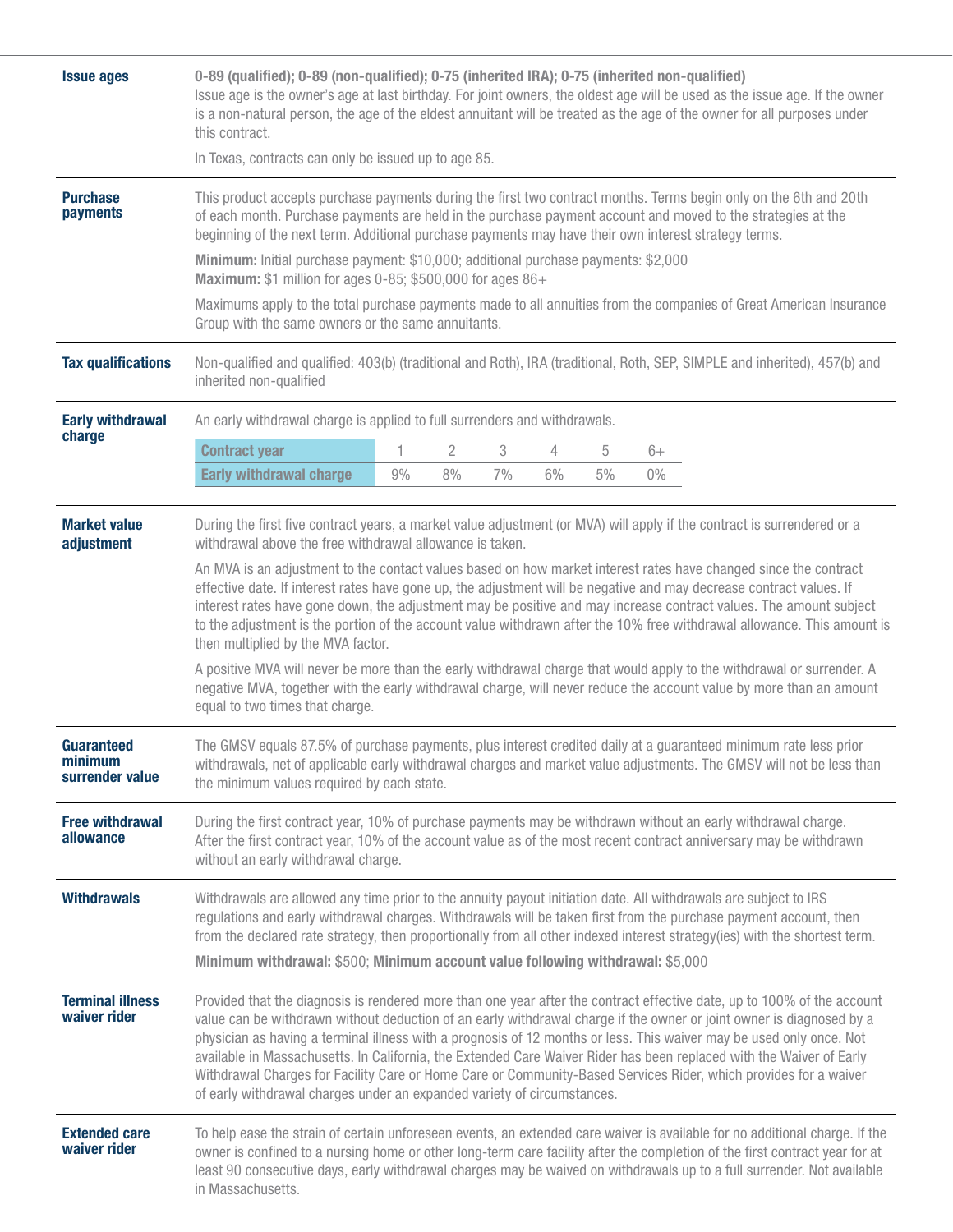| <b>Interest strategies</b>                                              | Upon issue, the owner selects from two types of interest strategies: a declared rate strategy and an indexed strategy.                                                                                                                                                                                                                                                                                                                                                                                                                                                                                                                                                                                                        |  |  |  |  |  |
|-------------------------------------------------------------------------|-------------------------------------------------------------------------------------------------------------------------------------------------------------------------------------------------------------------------------------------------------------------------------------------------------------------------------------------------------------------------------------------------------------------------------------------------------------------------------------------------------------------------------------------------------------------------------------------------------------------------------------------------------------------------------------------------------------------------------|--|--|--|--|--|
|                                                                         | At the end of each term of a given interest strategy, the ending value of the interest strategy will be applied to a new term<br>of that same interest strategy. However, the owner may reallocate the ending values of the interest strategies for that<br>term among the available interest strategies by submitting a strategy selection form on or before the last day of the term.                                                                                                                                                                                                                                                                                                                                       |  |  |  |  |  |
| <b>Interest rates</b>                                                   | Purchase payment account interest rate: Interest is credited daily on amounts held in the purchase payment account<br>at the GMSV rate set out on the contract specifications page.                                                                                                                                                                                                                                                                                                                                                                                                                                                                                                                                           |  |  |  |  |  |
|                                                                         | Declared interest rate: Interest is credited daily on amounts held under a declared rate strategy based on the<br>applicable declared interest rate. The current declared interest rate will not change during the strategy's term and is<br>guaranteed to never be below the guaranteed declared rate for any subsequent terms. The guaranteed declared rate is<br>set out in the interest strategy endorsement. Current declared interest rates and guaranteed declared rates may vary by<br>state; please refer to the current interest rate chart.                                                                                                                                                                        |  |  |  |  |  |
|                                                                         | Indexed interest rate: An indexed interest rate is determined, in part, by the performance of the S&P 500 <sup>®</sup> , iShares<br>U.S. Real Estate ETF (IYR), S&P 500 Risk Control 10% Index (SPXAV10P), S&P U.S. Retiree Spending Index (SPRETIRE)<br>or the SPDR® Gold Shares. Indexed interest is credited only on the last day of each term. Indexed strategies include:<br>$>$ S&P 500 <sup>®</sup> 1-year point-to-point with cap<br>> iShares U.S. Real Estate 1-year point-to-point with cap<br>> S&P 500 Risk Control 1-year point-to-point with participation rate<br>> S&P U.S. Retiree Spending 1-year point-to-point with participation rate<br>> SPDR <sup>®</sup> Gold Shares 1-year point-to-point with cap |  |  |  |  |  |
|                                                                         | Point-to-point indexed strategy: The indexed interest rate for a term is determined by comparing the index value or<br>share price on the last day of that term to the value or price on the first day of that term. The indexed interest rate for<br>that term equals the index change, up to the cap or multiplied by the participation rate. The indexed interest rate will<br>never be less than 0%.                                                                                                                                                                                                                                                                                                                      |  |  |  |  |  |
|                                                                         | Strategies may not be available in all states.                                                                                                                                                                                                                                                                                                                                                                                                                                                                                                                                                                                                                                                                                |  |  |  |  |  |
| <b>Account value</b>                                                    | The account value equals the sum of the following values:                                                                                                                                                                                                                                                                                                                                                                                                                                                                                                                                                                                                                                                                     |  |  |  |  |  |
|                                                                         | Purchase payment account value: The purchase payment account value is equal to purchase payments received<br>since the last interest strategy application date, minus the premium tax or other tax that may apply to such purchase<br>payments, minus the amount needed to pay for each withdrawal taken from the purchase payment account since the<br>last interest strategy application date, plus interest earned daily on the purchase payment account value.                                                                                                                                                                                                                                                            |  |  |  |  |  |
|                                                                         | Interest strategy value: The interest strategy value is equal to the amount applied to that interest strategy for the<br>current term, minus the amount needed to pay for each withdrawal taken from that interest strategy during the current<br>term, and plus interest, if any, earned on that interest strategy for the current term.                                                                                                                                                                                                                                                                                                                                                                                     |  |  |  |  |  |
|                                                                         | The amount needed to pay for a withdrawal includes the amount needed to pay an early withdrawal charge. It also takes<br>into account a market value adjustment.                                                                                                                                                                                                                                                                                                                                                                                                                                                                                                                                                              |  |  |  |  |  |
| <b>Surrender value</b>                                                  | The surrender value equals the greater of the the account value, adjusted for any market value adjustment that would                                                                                                                                                                                                                                                                                                                                                                                                                                                                                                                                                                                                          |  |  |  |  |  |
|                                                                         | apply on a surrender, and minus the early withdrawal charge that would apply on a surrender; or the GMSV.                                                                                                                                                                                                                                                                                                                                                                                                                                                                                                                                                                                                                     |  |  |  |  |  |
| <b>Payout options</b>                                                   | The following options are available: fixed period payout, life payout, life payout with payments for at least a fixed period,<br>or joint and one-half survivor payout.                                                                                                                                                                                                                                                                                                                                                                                                                                                                                                                                                       |  |  |  |  |  |
| <b>Ownership</b>                                                        | Owner and annuitant must be the same on qualified contracts. Joint owners are allowed only on non-qualified contracts.<br>Trusts and corporations are allowed as owners.                                                                                                                                                                                                                                                                                                                                                                                                                                                                                                                                                      |  |  |  |  |  |
| <b>Death benefit</b>                                                    | The greater of the the account value reduced by premium tax or other taxes not previously deducted; or the GMSV.                                                                                                                                                                                                                                                                                                                                                                                                                                                                                                                                                                                                              |  |  |  |  |  |
| <b>Easy systematic</b><br>payment (ESP)<br>program<br>(non-contractual) | The fixed dollar and life distribution options are available. Refer to the Terms and Conditions section of the applicable<br>ESP program election agreement form for eligibility requirements. ESP payments reduce the amount available under the<br>free withdrawal allowance. Please note indexed interest is credited only at the end of a term; amounts withdrawn before<br>the end of a term will not earn any indexed interest.                                                                                                                                                                                                                                                                                         |  |  |  |  |  |
| <b>State variations</b>                                                 | New Jersey: The GMSV equals 90% of purchase payments, plus interest credited daily at a minimum guaranteed rate<br>of 1% less prior withdrawals, not including amounts applied to pay applicable early withdrawal charges and negative<br>market value adjustments.<br>Texas: Contracts can only be issued up to age 85.                                                                                                                                                                                                                                                                                                                                                                                                      |  |  |  |  |  |